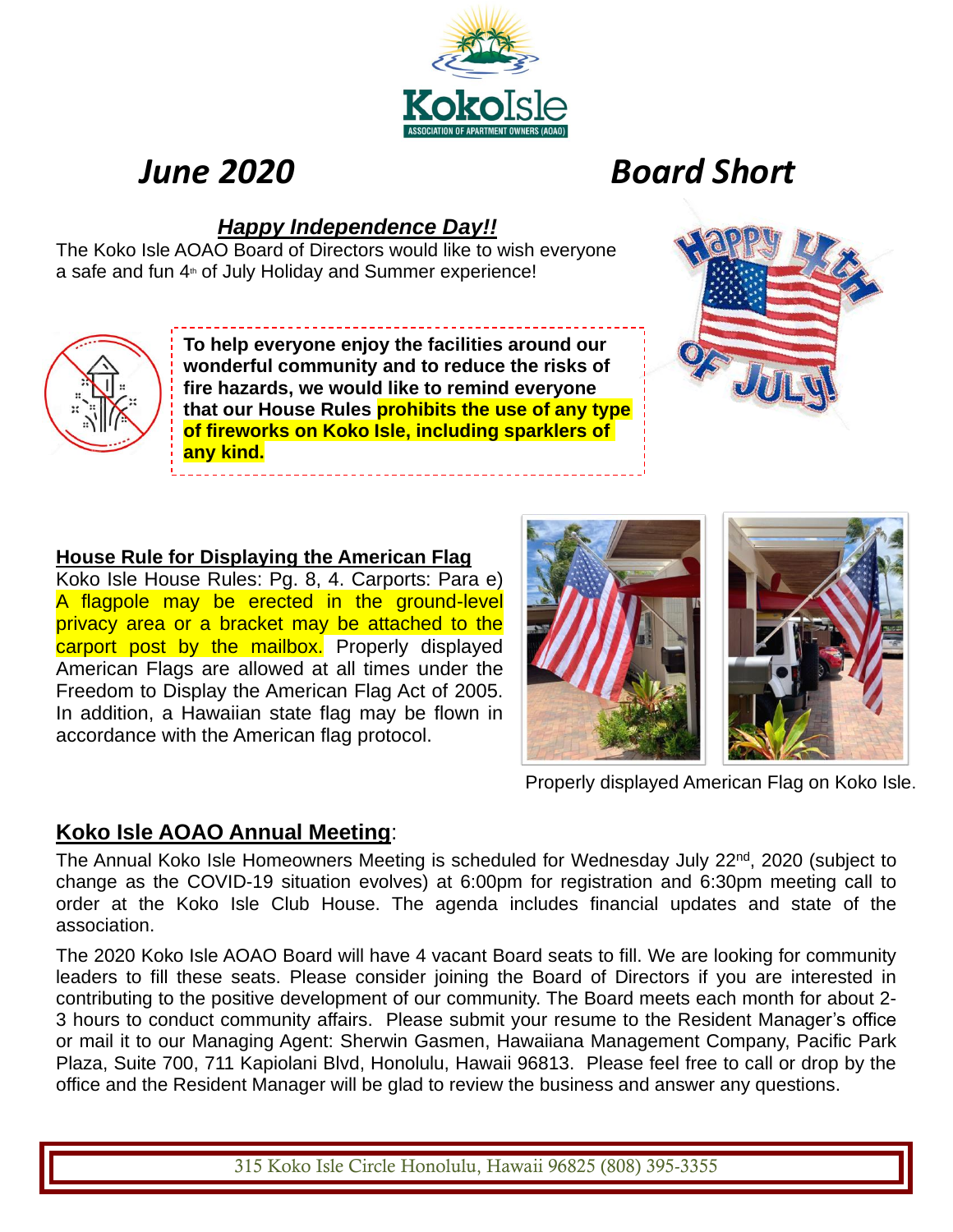Please note: The Annual Meeting attendance and Board Positions are for Koko Isle Unit owners only.

For owners who turned in their proxy prior to the original annual meeting (3/24/20), your proxies are valid for the re-scheduled annual meeting.

With the re-scheduled meeting on July 22<sup>nd</sup>, 2020 there will be another notice mailed to all owners on June 22<sup>nd</sup>, 2020. Hopefully, everything will be cleared with Covid-19 before we mail the notice, otherwise, the Board will determine again to reconvene the meeting.

For the re-scheduled meeting, owners who did not send in their proxy will receive a new proxy. Those who already turned one in will not get any proxy with their notice of the annual meeting. We will provide you update prior June 22<sup>nd</sup>, 2020 or before we start preparing the mail out.

## **Pet Notes / Reminder:**

**Please Pick-Up your pet's POOP!!!** We have received an increase reports of dog poop around our community. Please help keep Koko Isle clean, please report any violators.

**Dogs:** We are receiving complaints of dogs barking continuously from court yards when left unattended or when owners are not home. As a reminder, it is against the law for a dog to bark constantly for 10 minutes, or unprovoked for 30 minutes on and off, to the disturbance of others. The Humane Society recommends that a good relationship with neighbors helps to prevent and resolve barking issues.



## **Swimming Pool Open**

The Koko Isle pool opened Friday May 29<sup>th</sup>, 2020 complying with COVID-19 Federal, State and Citv & County guidance. The pool use is experiencing completely full days averaging 16 units or 38 residents per day at an average of 3 residents per unit per 30 min session. Koko Isle will extend the pool guidance following updated COVID-19 Federal, State and City & County guidance.

We would like to thank the residents of Koko Isle for keeping this new procedure running smoothly and sharing lots of courtesy of one another.

The following rules and guidelines must continue to be followed.

## **Standard Procedures: Phase 1: Current rules until changed.**

- 1. Use the Swimming Pool at your own risk.
- 2. No Guests Allowed.
- 3. Pool Hours: Daily 9 am 7 pm
- 4. Pool use limited to 1 household at a time to a maximum of 7 members.
- 5. All Pool Users must reserve the pool using the sign-in/reservation log before entering. Sign in sheet is located at the pool gate area under the stairs near office.
- 6. Failure to sign in will result in restriction from pool use as determined by the Board.
- 7. All family members using the pool must be listed on Sign-In Sheet to assist in tracking efforts.
- 8. All Households must sign in and understands that by signing in they agree to hold the harmless the Association as indicated on the Sign-In Indemnification Sheet.
- 9. Restroom Showers are closed and off limits.
- *10.*Face Masks *must be used in all public areas to and from the pool.*
- *11.Face Masks are NOT to be worn in the water of the swimming pool.*

315 Koko Isle Circle Honolulu, Hawaii 96825 (808) 395-3355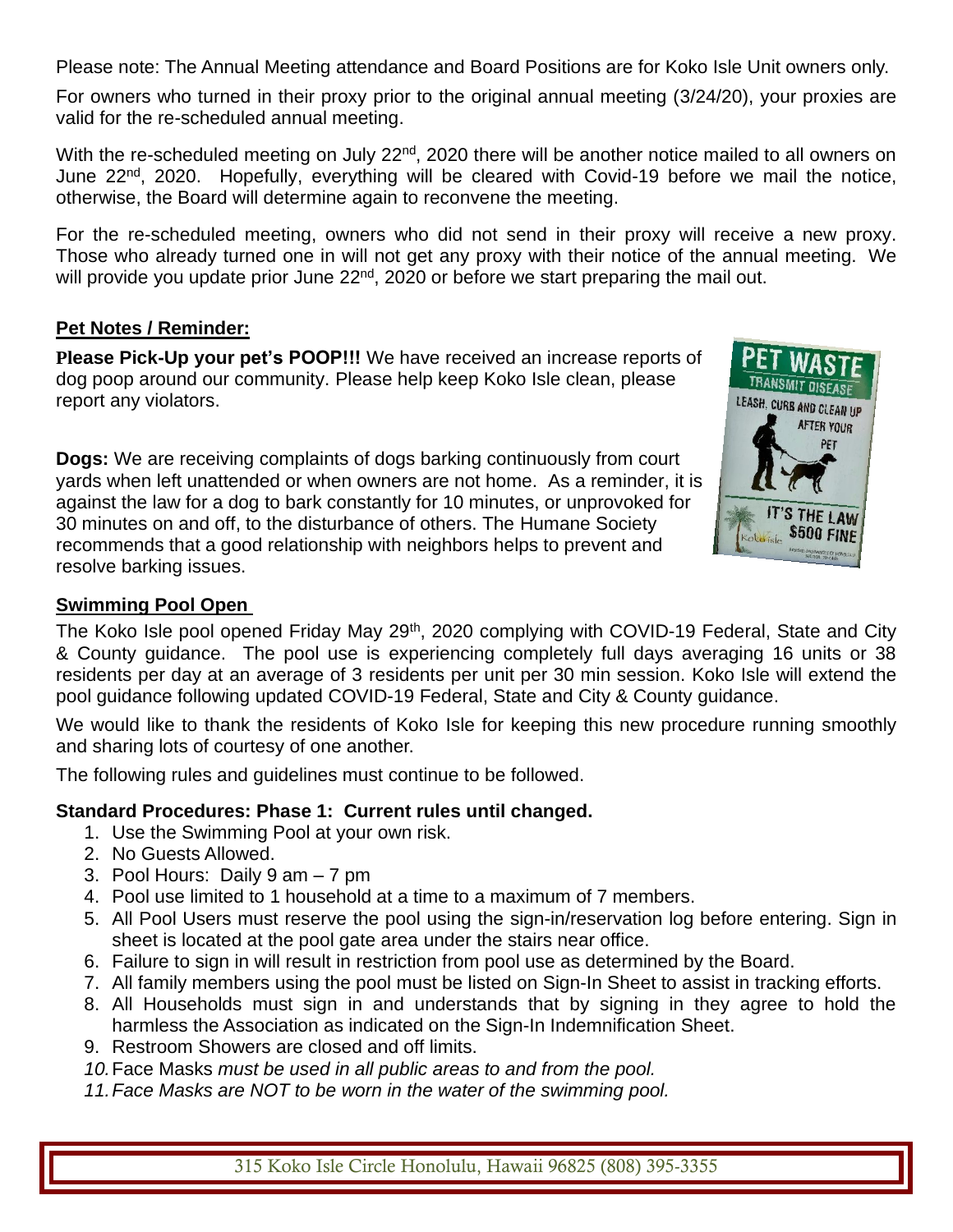*12.Please always practice Social Distancing guidelines with anyone outside of your household. 13.Pool Open for exercise only.*

- *14.Pool use time limited to 30 minutes per household Per Day if there is a wait list.*
- *15.Pool Users must be from the same household.*
- *16.No lounge chairs or use of any of the Koko Isle pool furniture allowed.*

## **Phase 2: Date & Guidelines TBD after June 24th, 2020.**

#### **PROJECTS IN PROCESS:**

**Paver Project Update:** As a result of the "Stay at Home Order" and the COVD-19 situation, the paver contractor is scheduled to return to complete the project around July 27<sup>th</sup>, 2020.

**Coconut Tree Trimming:** It is that time again, we need to trim our Coconut trees. Hawaii Vista Masterscape, our contractor is scheduled for the week of June 15<sup>th</sup>, 2020 (weather permitting). Please be aware that trucks & other equipment will be on the roadside, please drive with caution. If you have trees in your privacy area that you would like or need to trim or removed, you can call Tom Emilio directly at 808-384-8555 to schedule an evaluation and quote.

#### **Carport Inspection - Week of June 29th, 2020**

Below are a few tips to help with Carport Clutter: Carport Clutter Emergency Check List:

- How long has it been stored and since I last used it?
- Do I like it or really need it?
- Does it work properly? Is it broken?
- Do I have more of this kind of thing? How many do I need?
- If I keep this, what will I get rid of to make room for it?
- Can I locate this somewhere else if I need it?
- Is my carport reflective of our Koko Isle Community and respectful of my neighbors?
- Is my carport in compliance with the Koko Isle House Rules

CARPORTS AND WALKWAYS/PLANTERS (Limited Common) House Rules – Page 7, 8, 9. \*To view Koko Isle House Rules, go to: kokoisle.net.

## **Approved Koko Isle Board Meeting Minutes:** Available in Resident Manager's Office.

**Up Coming Events:** 

**Koko Isle Board Meeting:** June 23rd, 2020 (Online Zoom Meeting) Board Meeting Info on back **Independence Day 4<sup>th</sup> of July** – Koko Isle Office Will be Closed on Friday July 3<sup>rd</sup>, 2020 **Building & Grounds Committee Meeting:** TBD **Koko Isle AOAO Annual Meeting:** July 22nd , 2020 (Subject to Change)